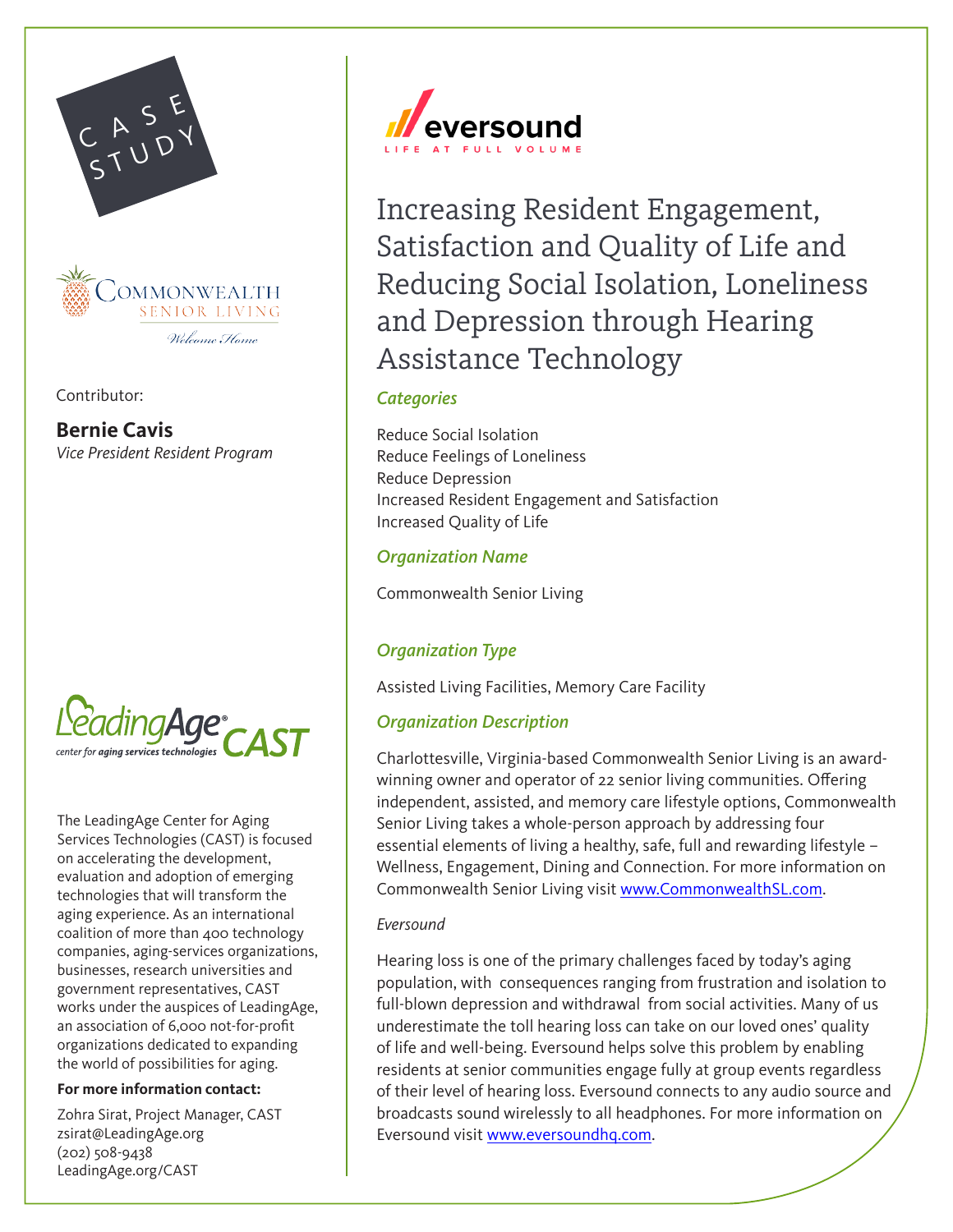# *Project Description*

Commonwealth Senior Living conducted a trial program with Eversound to increase engagement and interaction among memory care residents. Utilizing the Eversound system, a patented wireless listening system designed to improve hearing for older adults in senior living communities, Commonwealth Senior Living residents who had been severely disengaged began to interact more comfortably with staff and their loved ones.

# *Socialization Modality*

Facilitated Communications and Conversations, Hearing Assistance and Enhancement

### *System Embodiment*

Wearable, Head-Mounted Gear

### *Business Model*

Predominately private insurance and private pay residents.

## *Implementation Approach*

As with any new program, the implementation process was lengthy and required a significant level of research. Commonwealth Senior Living spent many years studying how to engage residents more significantly. That research led to many potential solutions, including the importance of blocking extraneous noise and connecting with residents. Enter Eversound. The company's headphones block out extraneous and distracting noise, allowing individuals to focus and engage fully on tasks and activities. Each set of headphones includes an easy-to-use volume dial, which provides the user with volume control creating a more comfortable and effective experience for residents.

Commonwealth Senior Living initiated a trial of Eversound in its Front Royal, VA community. Associates were trained by Eversound staff on the system and the various unique ways it could assist and improve residents' experiences. Associates identified several opportunities to introduce Eversound into their programming including: group activities, watching movies and/or television, oneon-one conversations with Associates or family members, readings of religious texts, and other programming experiences. After the training was completed, Associates began rolling out Eversound and working with residents on an individual basis so that they developed a strong comfort level with the new system. This approach

maximized the effectiveness for the residents and everyone involved.

Within a week, there was a marked difference in the way residents were interacting during activities but the most profound changes took place in memory care. There were two residents in the community's memory care neighborhood who had difficulty during meals. They often became agitated or distracted resulting in challenges when it came to eating their food. Associates tried using the Eversound system on those two residents during meals and the results were astonishing. By eliminating ambient noises and speaking softly directly to those two residents, they were able to focus their attention during meals. Not only did this ensure proper nourishment, it also put them in a better mood thus enhancing their quality of life.

Examples such as these began cropping up across both assisted living and memory care. Residents who previously had not participated in activities began attending and actively engaging. Family members were able to reconnect with loved ones who had difficulty hearing. Associates also introduced Eversound in programming events outside of the community including visits to nearby parks and museums which opened new opportunities for engagement and a more satisfying experience for the residents.

After the one-month trial period at Commonwealth Senior Living's Front Royal community, programming leadership (including the Vice-President of Resident Programming), community leadership, and others analyzed the results. Using the data collected from SMILE, a web-based communications tool used to track resident participation in programming activities, Commonwealth Senior Living and Eversound were able to see incremental changes to attendance and participation. For example, attendance at assisted living programming events increased by 20 percent. Additionally, behaviors like agitation which are often found in those with Alzheimer's disease or other forms of dementia decreased. The data showed that Commonwealth Senior Living, with the help of Eversound, was improving the quality of life for its residents though the use of this new system.

It was decided that Eversound should be rolled out across all 22 of Commonwealth Senior Living's communities. This was a daunting task given the wide geographic footprint but both the internal team members and Eversound staff were up to the challenge. They outlined

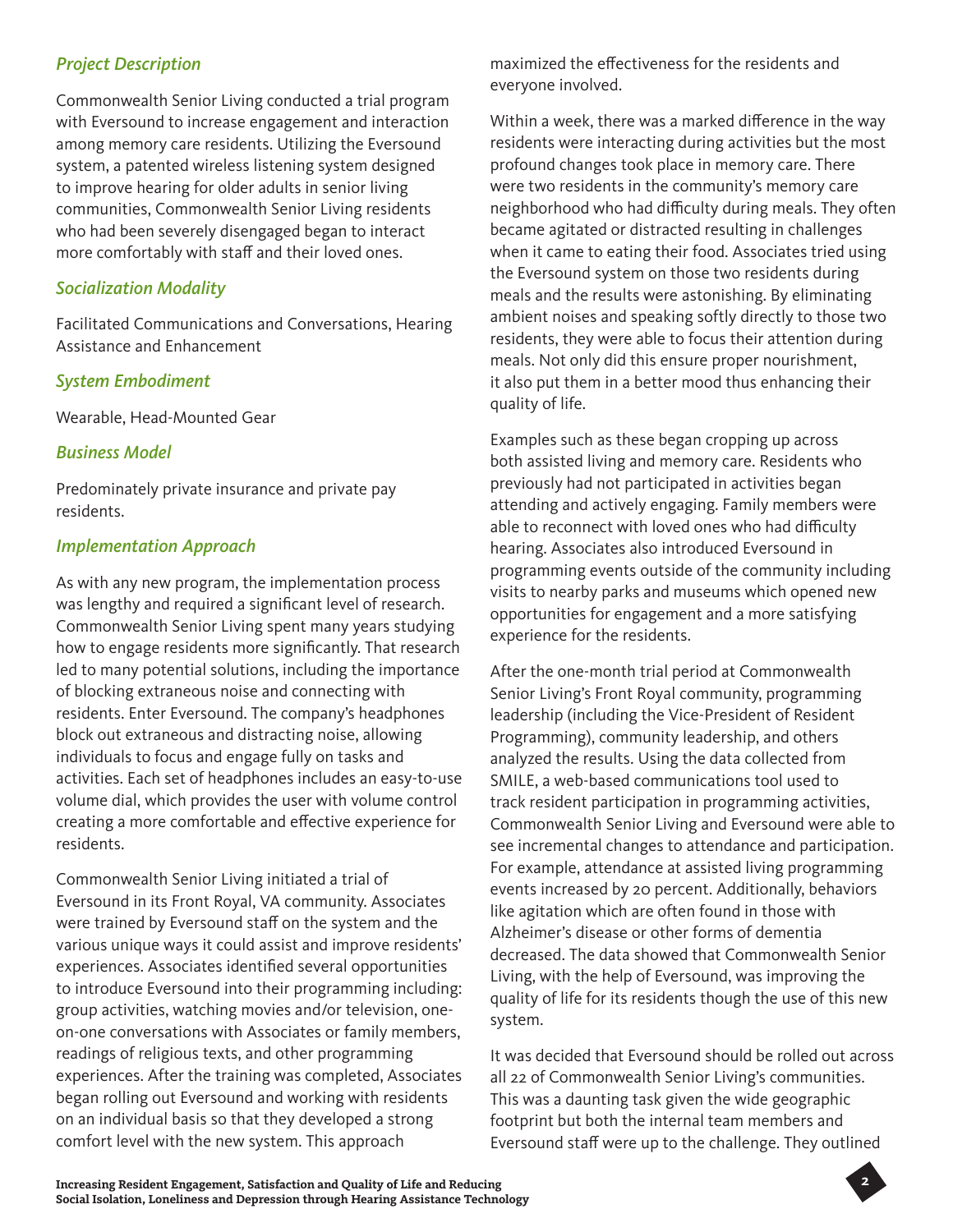an aggressive training schedule and module which was customized to the unique programming opportunities at the individual communities. Eversound participated in each module and worked with Associates during these trainings and programming staff provided best practices on areas that were (or were not) successful in Front Royal. One of the major benefits of these trainings was not only to hear first-hand how Eversound improves the quality of life for residents but also to demonstrate how easy it is to use the system. This was a benefit for Associates and residents, some of whom were wary of Eversound's introduction.

#### *Outcomes*

The rollout of Eversound across Commonwealth Senior Living's 22 communities was a success and within a very short period of time, there was significant improvement in resident engagement and satisfaction. Stories began pouring in from Associates and family members about how Eversound was enhancing the resident experience. There was a great story from Commonwealth Senior Living's Hillsville community of a married couple who had not spoken with one another in five years due to hearing loss. After trying Eversound, they both were able to carry out full conversations and a family member remarked that it was almost like seeing the couple fall in love with one another all over again.

After six months, Commonwealth Senior Living analyzed the SMILE data again to see the results of Eversound's introduction. Among the top findings included an 18-21 percent increase in resident engagement in activities, a 25 percent increase in resident engagement with Associates, a significant reduction in aggressive behavior in memory care neighborhoods, and a jump in family member satisfaction. Another benefit that arose from these findings was that there was an increase in engagement between residents. They were forging new friendships among one another thanks to the increase in participation at programming events.

These outcomes spoke to the heart of Commonwealth Senior Living's Core Values. Through Eversound, Commonwealth Senior Living was adding value to the lives of its residents by providing an environment of "dignity, respect and compassion."

Eversound has also become a significant differentiator for Commonwealth Senior Living. As the only senior living provider in Virginia to provide this service company-wide, there has been a great deal of interest from prospective family members and residents.

# *Challenges and Pitfalls to Avoid*

This initiative has delivered spectacular results for residents, loved ones, and Commonwealth Senior Living team members. However, the program did face hurdles that it had to overcome. The three most significant hurdles involved the study period, empowering a wide array of participants, and managing expectations.

### *Research and Study Period*

When working to address the needs of seniors, especially regarding engagement and quality of life, it's critical for senior living communities to take a holistic approach. There's not one solution, but rather an integrated set of programs and procedures that should work well together to meet the personalized needs of a resident. Hearing loss is an important component of a resident's wellbeing, but not the only factor. Commonwealth Senior Living, like many senior living communities, has been following research advancements and conducting its own assessments on how to meet the needs of seniors. One potential pitfall that many providers and caregivers face is the notion that a single solution will magically solve many impairments. It's simply not the case. Rather, senior living providers need to test new potential solutions as part of their ongoing efforts to improve the lives of their residents. That's what Commonwealth Senior Living did with Eversound. After thoroughly researching the links between audiology and geriatrics, the company identified a potential program. This initiative with Eversound was intended to work with existing programs. For example, daily activities are tailored to various resident needs and interests. Eversound helps make it easier for residents to engage, but delivering the right activities and programs still matter.

Furthermore, Commonwealth Senior Living understood the importance of a study period at a trial community. As exciting as the potential solution was, it had to be tested first. Considerable time and effort was spent to identify the most appropriate trial community and closely track the results. This process allowed Commonwealth Senior Living to avoid the pitfall of expanding a new program too quickly and without the necessary support. That approach would have been a recipe for disaster. Rather, Commonwealth Senior Living used the study period to test and hone the initiative with Eversound. Lessons learned from that period were used to adjust and enhance the program when it was shared with all communities, increasing its likelihood of success.